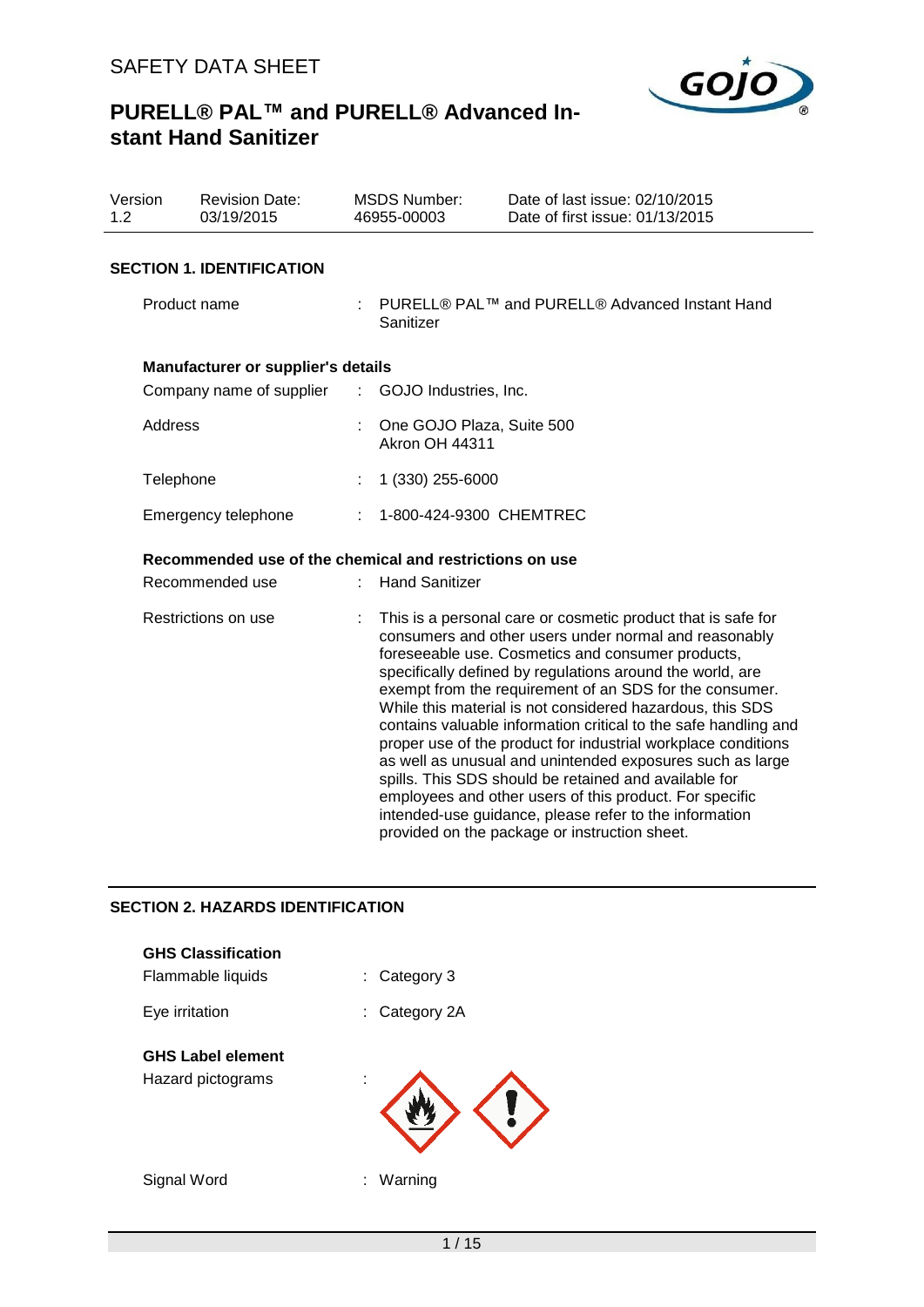

## **PURELL® PAL™ and PURELL® Advanced Instant Hand Sanitizer**

| Version<br>1.2 | <b>Revision Date:</b><br>03/19/2015 | <b>MSDS Number:</b><br>46955-00003                                                                                                                                                                                        | Date of last issue: 02/10/2015<br>Date of first issue: 01/13/2015                                                                                                                                                                                                                                                                                                                                                                                                                                                                                                                                                                                                                                                                                       |
|----------------|-------------------------------------|---------------------------------------------------------------------------------------------------------------------------------------------------------------------------------------------------------------------------|---------------------------------------------------------------------------------------------------------------------------------------------------------------------------------------------------------------------------------------------------------------------------------------------------------------------------------------------------------------------------------------------------------------------------------------------------------------------------------------------------------------------------------------------------------------------------------------------------------------------------------------------------------------------------------------------------------------------------------------------------------|
|                | <b>Hazard Statements</b>            | : H226 Flammable liquid and vapor.<br>H319 Causes serious eye irritation.                                                                                                                                                 |                                                                                                                                                                                                                                                                                                                                                                                                                                                                                                                                                                                                                                                                                                                                                         |
|                | <b>Precautionary Statements</b>     | : Prevention:<br>No smoking.<br>P233 Keep container tightly closed.<br>equipment.<br>P242 Use only non-sparking tools.<br>Response:<br>to do. Continue rinsing.<br>attention.<br>Storage:<br>Disposal:<br>disposal plant. | P210 Keep away from heat/sparks/open flames/hot surfaces.<br>P241 Use explosion-proof electrical/ventilating/lighting/<br>P243 Take precautionary measures against static discharge.<br>P264 Wash skin thoroughly after handling.<br>P280 Wear protective gloves/ eye protection/ face protection.<br>P303 + P361 + P353 IF ON SKIN (or hair): Take off immediately<br>all contaminated clothing. Rinse skin with water/shower.<br>P305 + P351 + P338 IF IN EYES: Rinse cautiously with water<br>for several minutes. Remove contact lenses, if present and easy<br>P337 + P313 If eye irritation persists: Get medical advice/<br>P403 + P235 Store in a well-ventilated place. Keep cool.<br>P501 Dispose of contents/ container to an approved waste |

#### **Other hazards**

Vapors may form explosive mixture with air.

## **SECTION 3. COMPOSITION/INFORMATION ON INGREDIENTS**

Substance / Mixture : Mixture

#### **Hazardous ingredients**

| <b>Chemical Name</b> | <sup>I</sup> CAS-No. | (% )<br>Concentration |
|----------------------|----------------------|-----------------------|
| Ethanol              | 64-17-5              | $>= 50 - 70$          |
| Propan-2-ol          | $67 - 63 - 0$        | $>= 1 - 5$            |

## **SECTION 4. FIRST AID MEASURES**

| General advice          | : In the case of accident or if you feel unwell, seek medical<br>advice immediately.<br>When symptoms persist or in all cases of doubt seek medical<br>advice. |
|-------------------------|----------------------------------------------------------------------------------------------------------------------------------------------------------------|
| If inhaled              | : If inhaled, remove to fresh air.<br>Get medical attention if symptoms occur.                                                                                 |
| In case of skin contact | : Wash with water and soap as a precaution.<br>Get medical attention if symptoms occur.                                                                        |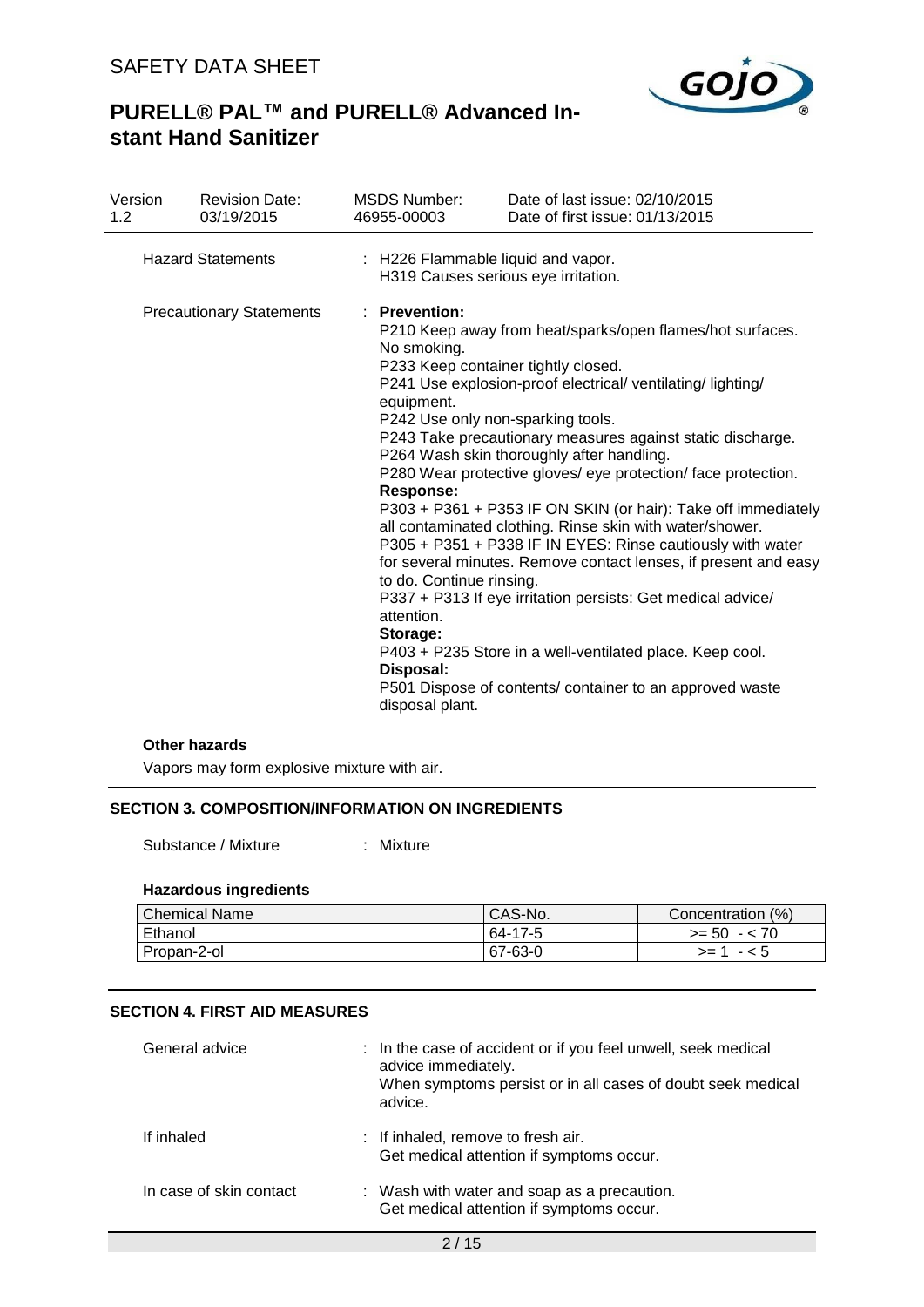

# **PURELL® PAL™ and PURELL® Advanced Instant Hand Sanitizer**

| Version<br>1.2 | <b>Revision Date:</b><br>03/19/2015                    | <b>MSDS Number:</b><br>46955-00003 | Date of last issue: 02/10/2015<br>Date of first issue: 01/13/2015                                                                                                   |
|----------------|--------------------------------------------------------|------------------------------------|---------------------------------------------------------------------------------------------------------------------------------------------------------------------|
|                | In case of eye contact                                 | for at least 15 minutes.           | : In case of contact, immediately flush eyes with plenty of water                                                                                                   |
|                |                                                        | Get medical attention.             | If easy to do, remove contact lens, if worn.                                                                                                                        |
|                | If swallowed                                           |                                    | : If swallowed, DO NOT induce vomiting.<br>Get medical attention if symptoms occur.<br>Rinse mouth thoroughly with water.                                           |
| delayed        | Most important symptoms<br>and effects, both acute and | : Causes serious eye irritation.   |                                                                                                                                                                     |
|                | Protection of first-aiders                             |                                    | : First Aid responders should pay attention to self-protection,<br>and use the recommended personal protective equipment<br>when the potential for exposure exists. |
|                | Notes to physician                                     |                                    | : Treat symptomatically and supportively.                                                                                                                           |

## **SECTION 5. FIRE-FIGHTING MEASURES**

| Suitable extinguishing media                       | : Water spray<br>Alcohol-resistant foam<br>Dry chemical<br>Carbon dioxide (CO2)                                                                                                                                                                         |
|----------------------------------------------------|---------------------------------------------------------------------------------------------------------------------------------------------------------------------------------------------------------------------------------------------------------|
| Unsuitable extinguishing<br>media                  | : High volume water jet                                                                                                                                                                                                                                 |
| Specific hazards during fire<br>fighting           | : Do not use a solid water stream as it may scatter and spread<br>fire.<br>Flash back possible over considerable distance.<br>Vapors may form explosive mixtures with air.<br>Exposure to combustion products may be a hazard to health.                |
| Hazardous combustion prod- : Carbon oxides<br>ucts |                                                                                                                                                                                                                                                         |
| Specific extinguishing<br>methods                  | : Use extinguishing measures that are appropriate to local<br>circumstances and the surrounding environment.<br>Use water spray to cool unopened containers.<br>Remove undamaged containers from fire area if it is safe to do<br>SO.<br>Evacuate area. |
| Special protective equipment<br>for fire-fighters  | : In the event of fire, wear self-contained breathing apparatus.<br>Use personal protective equipment.                                                                                                                                                  |

## **SECTION 6. ACCIDENTAL RELEASE MEASURES**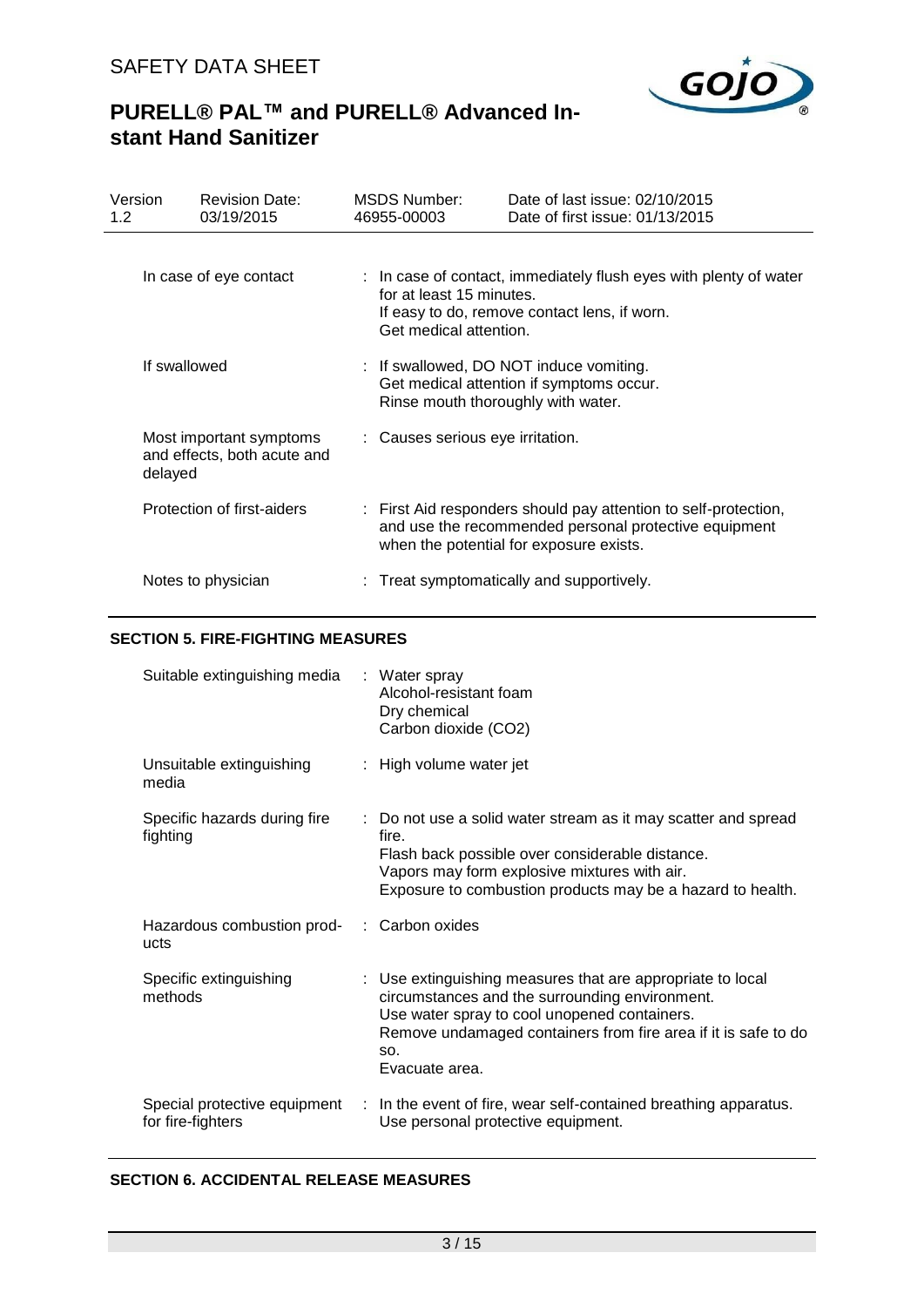

# **PURELL® PAL™ and PURELL® Advanced Instant Hand Sanitizer**

| Version<br>1.2 | <b>Revision Date:</b><br>03/19/2015                                       | <b>MSDS Number:</b><br>46955-00003 | Date of last issue: 02/10/2015<br>Date of first issue: 01/13/2015                                                                                                                                                                                                                                                                                                                                                                                                                                                                                                                                                                                                                                                                          |
|----------------|---------------------------------------------------------------------------|------------------------------------|--------------------------------------------------------------------------------------------------------------------------------------------------------------------------------------------------------------------------------------------------------------------------------------------------------------------------------------------------------------------------------------------------------------------------------------------------------------------------------------------------------------------------------------------------------------------------------------------------------------------------------------------------------------------------------------------------------------------------------------------|
|                | Personal precautions,<br>protective equipment and<br>emergency procedures | : Remove all sources of ignition.  | Use personal protective equipment.<br>Follow safe handling advice and personal protective<br>equipment recommendations.                                                                                                                                                                                                                                                                                                                                                                                                                                                                                                                                                                                                                    |
|                | Environmental precautions                                                 | barriers).<br>cannot be contained. | Discharge into the environment must be avoided.<br>Prevent further leakage or spillage if safe to do so.<br>Prevent spreading over a wide area (e.g. by containment or oil<br>Retain and dispose of contaminated wash water.<br>Local authorities should be advised if significant spillages                                                                                                                                                                                                                                                                                                                                                                                                                                               |
|                | Methods and materials for<br>containment and cleaning up                  | iet.<br>container.<br>absorbent.   | Non-sparking tools should be used.<br>Soak up with inert absorbent material.<br>Suppress (knock down) gases/vapors/mists with a water spray<br>For large spills, provide diking or other appropriate<br>containment to keep material from spreading. If diked material<br>can be pumped, store recovered material in appropriate<br>Clean up remaining materials from spill with suitable<br>Local or national regulations may apply to releases and<br>disposal of this material, as well as those materials and items<br>employed in the cleanup of releases. You will need to<br>determine which regulations are applicable.<br>Sections 13 and 15 of this SDS provide information regarding<br>certain local or national requirements. |

## **SECTION 7. HANDLING AND STORAGE**

| Technical measures          | : See Engineering measures under EXPOSURE<br>CONTROLS/PERSONAL PROTECTION section.                                                                                                                                                                                                                                                                                                                                                                                                  |
|-----------------------------|-------------------------------------------------------------------------------------------------------------------------------------------------------------------------------------------------------------------------------------------------------------------------------------------------------------------------------------------------------------------------------------------------------------------------------------------------------------------------------------|
| Local/Total ventilation     | : Use with local exhaust ventilation.<br>Use only in an area equipped with explosion proof exhaust<br>ventilation.                                                                                                                                                                                                                                                                                                                                                                  |
| Advice on safe handling     | : Do not breathe vapors or spray mist.<br>Do not swallow.<br>Do not get in eyes.<br>Avoid prolonged or repeated contact with skin.<br>Handle in accordance with good industrial hygiene and safety<br>practice.<br>Non-sparking tools should be used.<br>Keep container tightly closed.<br>Keep away from heat and sources of ignition.<br>Take precautionary measures against static discharges.<br>Take care to prevent spills, waste and minimize release to the<br>environment. |
| Conditions for safe storage | : Keep in properly labeled containers.                                                                                                                                                                                                                                                                                                                                                                                                                                              |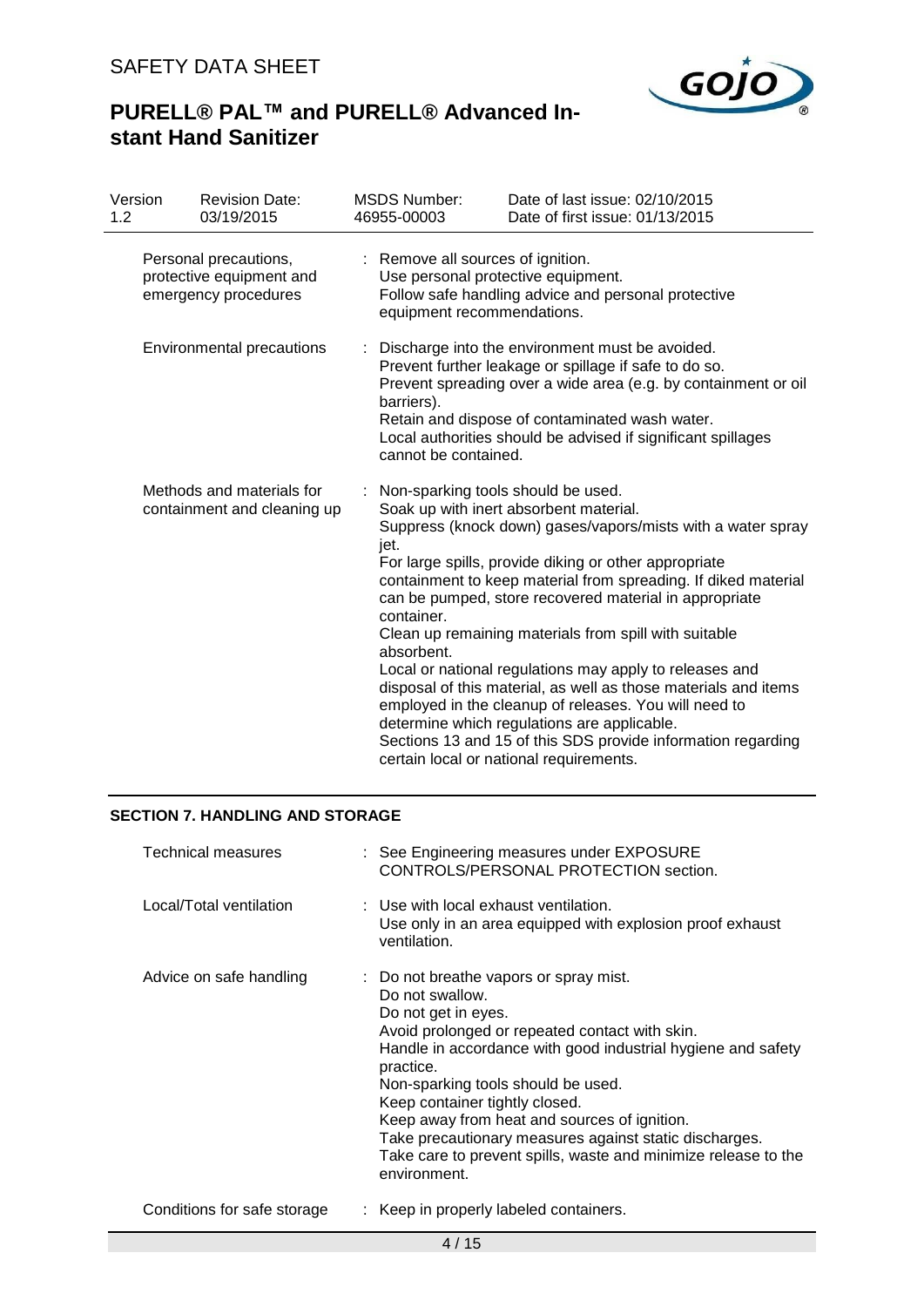

| Version<br>1.2 <sub>1</sub> | <b>Revision Date:</b><br>03/19/2015 | MSDS Number:<br>46955-00003                                                                                                                                  | Date of last issue: 02/10/2015<br>Date of first issue: 01/13/2015                                                                                       |
|-----------------------------|-------------------------------------|--------------------------------------------------------------------------------------------------------------------------------------------------------------|---------------------------------------------------------------------------------------------------------------------------------------------------------|
|                             |                                     | Keep tightly closed.                                                                                                                                         | Keep in a cool, well-ventilated place.<br>Store in accordance with the particular national regulations.<br>Keep away from heat and sources of ignition. |
|                             | Materials to avoid                  | Strong oxidizing agents<br>Organic peroxides<br>Flammable solids<br>Pyrophoric liquids<br>Pyrophoric solids<br>flammable gases<br><b>Explosives</b><br>Gases | : Do not store with the following product types:<br>Self-heating substances and mixtures<br>Substances and mixtures which in contact with water emit    |

## **SECTION 8. EXPOSURE CONTROLS/PERSONAL PROTECTION**

| Ingredients | CAS-No. | Value type<br>(Form of<br>exposure) | Control<br>parameters /<br>Permissible<br>concentration | <b>Basis</b>     |
|-------------|---------|-------------------------------------|---------------------------------------------------------|------------------|
| Ethanol     | 64-17-5 | <b>TWA</b>                          | 1,000 ppm<br>1,900 mg/m3                                | <b>NIOSH REL</b> |
|             |         | <b>TWA</b>                          | 1,000 ppm<br>1,900 mg/m3                                | OSHA Z-1         |
|             |         | <b>STEL</b>                         | 1,000 ppm                                               | <b>ACGIH</b>     |
| Propan-2-ol | 67-63-0 | <b>TWA</b>                          | 200 ppm                                                 | <b>ACGIH</b>     |
|             |         | <b>STEL</b>                         | 400 ppm                                                 | <b>ACGIH</b>     |
|             |         | <b>TWA</b>                          | 400 ppm<br>980 mg/m3                                    | <b>NIOSH REL</b> |
|             |         | ST                                  | 500 ppm<br>1,225 mg/m3                                  | <b>NIOSH REL</b> |
|             |         | <b>TWA</b>                          | 400 ppm<br>980 mg/m3                                    | OSHA Z-1         |

#### **Ingredients with workplace control parameters**

#### **Biological occupational exposure limits**

| Ingredients | CAS-No. | Control<br>parameters | Biological<br>specimen | Sam-<br>pling<br>time                         | Permissible<br>concentratio<br>n | <b>Basis</b>               |
|-------------|---------|-----------------------|------------------------|-----------------------------------------------|----------------------------------|----------------------------|
| Propan-2-ol | 67-63-0 | Acetone               | Urine                  | End of<br>shift at<br>end of<br>work-<br>week | $40$ mg/l                        | <b>ACGIH</b><br><b>BEI</b> |

**Engineering measures** : Minimize workplace exposure concentrations. Use only in an area equipped with explosion proof exhaust ventilation. Use with local exhaust ventilation.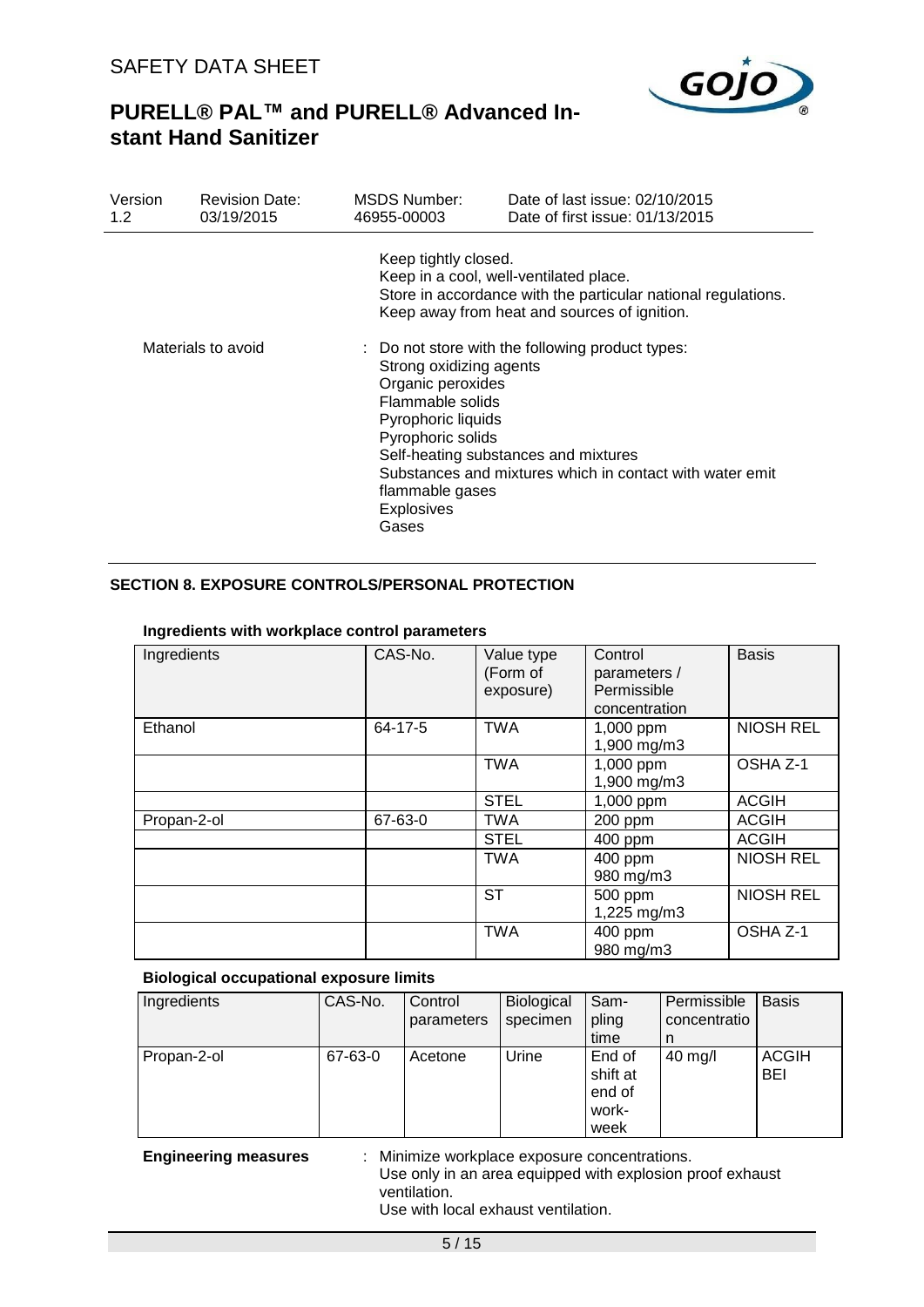

| Version | <b>Revision Date:</b> | MSDS Number: | Date of last issue: 02/10/2015  |
|---------|-----------------------|--------------|---------------------------------|
| 1.2     | 03/19/2015            | 46955-00003  | Date of first issue: 01/13/2015 |

## **Personal protective equipment**

| Respiratory protection      | General and local exhaust ventilation is recommended to<br>maintain vapor exposures below recommended limits. Where<br>concentrations are above recommended limits or are<br>unknown, appropriate respiratory protection should be worn.<br>Follow OSHA respirator regulations (29 CFR 1910.134) and<br>use NIOSH/MSHA approved respirators. Protection provided<br>by air purifying respirators against exposure to any<br>hazardous chemical is limited. Use a positive pressure air<br>supplied respirator if there is any potential for uncontrolled<br>release, exposure levels are unknown, or any other<br>circumstance where air purifying respirators may not provide<br>adequate protection. |
|-----------------------------|--------------------------------------------------------------------------------------------------------------------------------------------------------------------------------------------------------------------------------------------------------------------------------------------------------------------------------------------------------------------------------------------------------------------------------------------------------------------------------------------------------------------------------------------------------------------------------------------------------------------------------------------------------------------------------------------------------|
| Hand protection<br>Material | Impervious gloves                                                                                                                                                                                                                                                                                                                                                                                                                                                                                                                                                                                                                                                                                      |
| Material                    | Flame retardant gloves                                                                                                                                                                                                                                                                                                                                                                                                                                                                                                                                                                                                                                                                                 |
| Remarks                     | : Choose gloves to protect hands against chemicals depending<br>on the concentration specific to place of work. Breakthrough<br>time is not determined for the product. Change gloves often!<br>For special applications, we recommend clarifying the<br>resistance to chemicals of the aforementioned protective<br>gloves with the glove manufacturer. Wash hands before<br>breaks and at the end of workday.                                                                                                                                                                                                                                                                                        |
| Eye protection              | : Wear the following personal protective equipment:<br>Safety goggles                                                                                                                                                                                                                                                                                                                                                                                                                                                                                                                                                                                                                                  |
| Skin and body protection    | Select appropriate protective clothing based on chemical<br>resistance data and an assessment of the local exposure<br>potential.<br>Wear the following personal protective equipment:<br>Flame retardant antistatic protective clothing.<br>Skin contact must be avoided by using impervious protective<br>clothing (gloves, aprons, boots, etc).                                                                                                                                                                                                                                                                                                                                                     |
| Hygiene measures            | : Ensure that eye flushing systems and safety showers are<br>located close to the working place.<br>When using do not eat, drink or smoke.<br>Wash contaminated clothing before re-use.                                                                                                                                                                                                                                                                                                                                                                                                                                                                                                                |

## **SECTION 9. PHYSICAL AND CHEMICAL PROPERTIES**

| Appearance | $:$ liquid                        |
|------------|-----------------------------------|
| Color      | : clear, Colorless to pale yellow |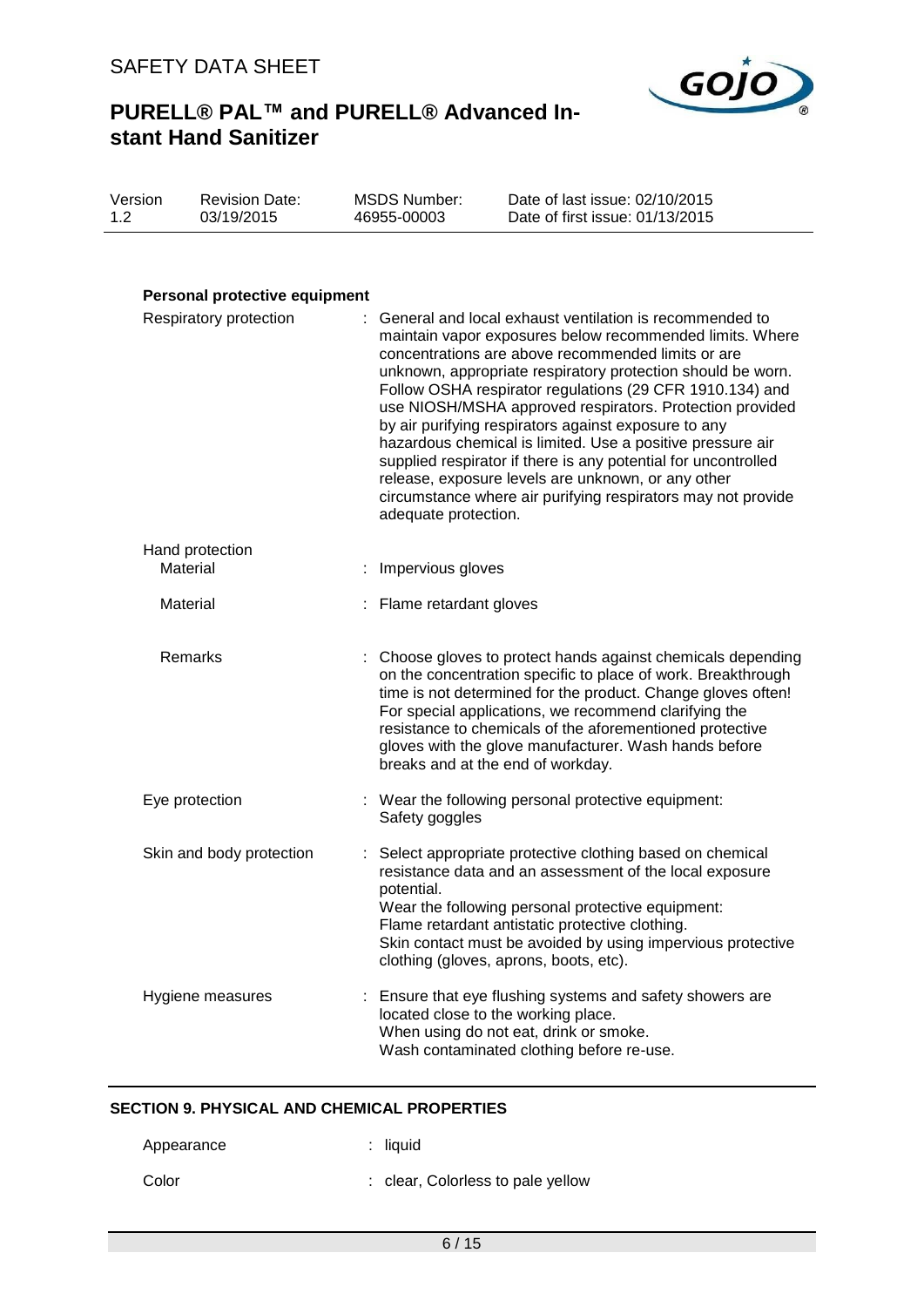

# **PURELL® PAL™ and PURELL® Advanced Instant Hand Sanitizer**

| 1.2 | Version         | <b>Revision Date:</b><br>03/19/2015 | <b>MSDS Number:</b><br>46955-00003 | Date of last issue: 02/10/2015<br>Date of first issue: 01/13/2015 |
|-----|-----------------|-------------------------------------|------------------------------------|-------------------------------------------------------------------|
|     | Odor            |                                     | : citrus                           |                                                                   |
|     |                 | <b>Odor Threshold</b>               | No data available                  |                                                                   |
|     | pH              |                                     | $: 6.0 - 9.2$                      |                                                                   |
|     |                 | Melting point/freezing point        | : No data available                |                                                                   |
|     | range           | Initial boiling point and boiling   | : No data available                |                                                                   |
|     | Flash point     |                                     | : $25^{\circ}$ C                   |                                                                   |
|     |                 | Evaporation rate                    | No data available                  |                                                                   |
|     |                 | Flammability (solid, gas)           | Not applicable                     |                                                                   |
|     |                 | Upper explosion limit               | : No data available                |                                                                   |
|     |                 | Lower explosion limit               | No data available                  |                                                                   |
|     |                 | Vapor pressure                      | No data available                  |                                                                   |
|     |                 | Relative vapor density              | : No data available                |                                                                   |
|     | Density         |                                     | 0.89 g/cm3                         |                                                                   |
|     | Solubility(ies) | Water solubility                    | : soluble                          |                                                                   |
|     | octanol/water   | Partition coefficient: n-           | Not applicable                     |                                                                   |
|     |                 | Autoignition temperature            | : No data available                |                                                                   |
|     |                 | Decomposition temperature           |                                    | : The substance or mixture is not classified self-reactive.       |
|     | Viscosity       | Viscosity, kinematic                | 1,000 - 35,000 mm2/s (20 °C)       |                                                                   |
|     |                 | <b>Explosive properties</b>         | Not explosive                      |                                                                   |
|     |                 | Oxidizing properties                |                                    | The substance or mixture is not classified as oxidizing.          |

## **SECTION 10. STABILITY AND REACTIVITY**

| Reactivity                                                   | : Not classified as a reactivity hazard. |
|--------------------------------------------------------------|------------------------------------------|
| Chemical stability                                           | : Stable under normal conditions.        |
| Possibility of hazardous reac- : Flammable liquid and vapor. |                                          |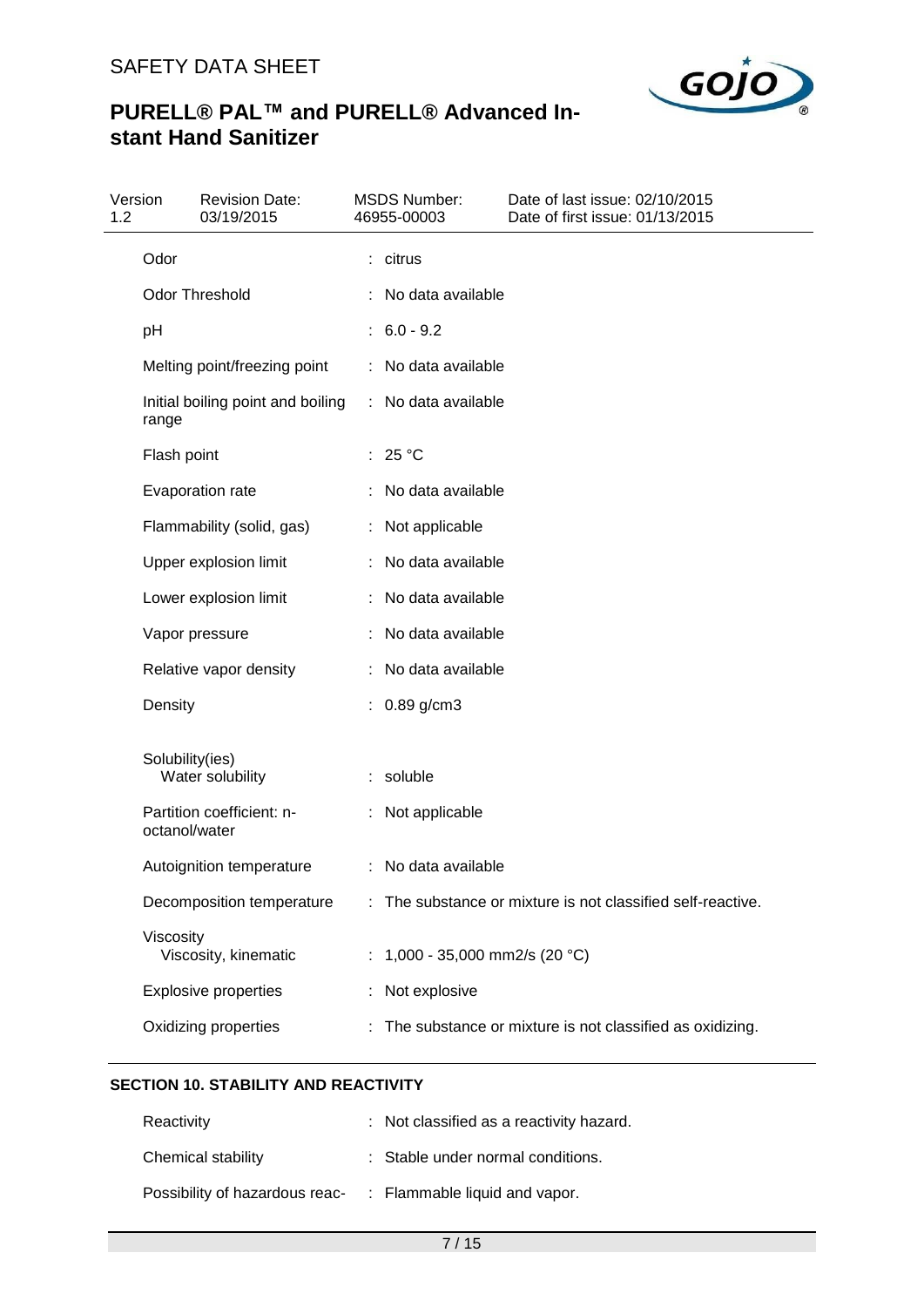

| Version<br>1.2 | <b>Revision Date:</b><br>03/19/2015 | MSDS Number:<br>46955-00003 | Date of last issue: 02/10/2015<br>Date of first issue: 01/13/2015                      |
|----------------|-------------------------------------|-----------------------------|----------------------------------------------------------------------------------------|
|                | tions                               |                             | Vapors may form explosive mixture with air.<br>Can react with strong oxidizing agents. |
|                | Conditions to avoid                 | : Heat, flames and sparks.  |                                                                                        |
|                | Incompatible materials              | : Oxidizing agents          |                                                                                        |
|                | Hazardous decomposition<br>products |                             | : No hazardous decomposition products are known.                                       |

#### **SECTION 11. TOXICOLOGICAL INFORMATION**

| Information on likely routes of exposure<br>Inhalation<br>Skin contact<br>Ingestion<br>Eye contact |                                                                          |
|----------------------------------------------------------------------------------------------------|--------------------------------------------------------------------------|
| <b>Acute toxicity</b>                                                                              |                                                                          |
| Not classified based on available information.                                                     |                                                                          |
| Product:                                                                                           |                                                                          |
| Acute oral toxicity                                                                                | : Acute toxicity estimate: $> 5,000$ mg/kg<br>Method: Calculation method |
| Ingredients:                                                                                       |                                                                          |
| Ethanol:                                                                                           |                                                                          |
| Acute oral toxicity                                                                                | : LD50 (Rat): $> 5,000$ mg/kg                                            |
| Acute inhalation toxicity                                                                          | : LC50 (Rat): 124.7 mg/l<br>Exposure time: 4 h<br>Test atmosphere: vapor |
| Propan-2-ol:                                                                                       |                                                                          |
| Acute oral toxicity                                                                                | : LD50 (Rat): $> 5,000$ mg/kg                                            |
| Acute inhalation toxicity                                                                          | : LC50 (Rat): 72.6 mg/l<br>Exposure time: 4 h<br>Test atmosphere: vapor  |
| Acute dermal toxicity                                                                              | LD50 (Rat): $> 5,000$ mg/kg                                              |

#### **Skin corrosion/irritation**

Not classified based on available information.

## **Product:**

Result: No skin irritation

## **Ingredients:**

**Ethanol:** Species: Rabbit Method: OECD Test Guideline 404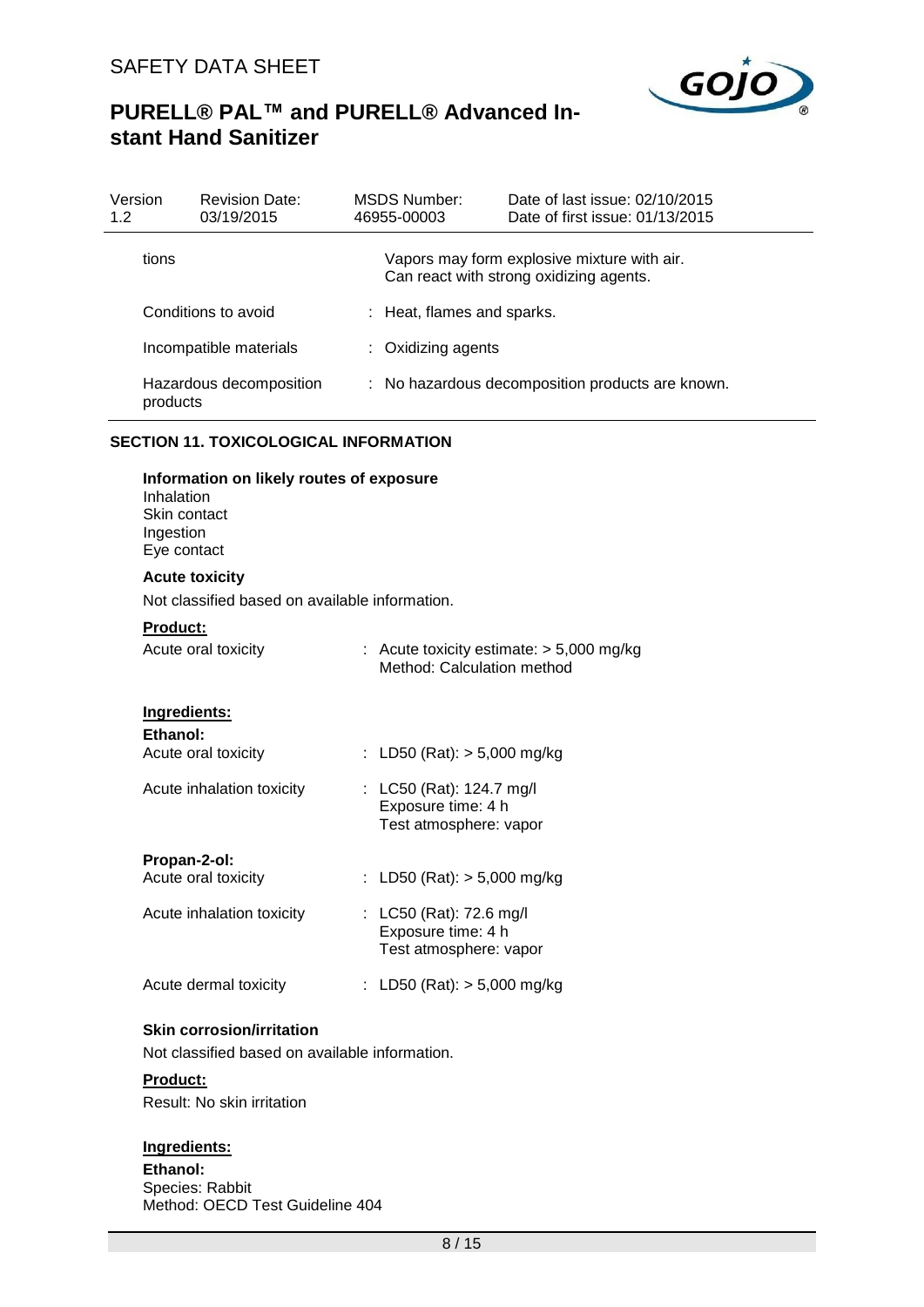

| Version | <b>Revision Date:</b> | <b>MSDS Number:</b> |
|---------|-----------------------|---------------------|
| 1.2     | 03/19/2015            | 46955-00003         |

Date of last issue: 02/10/2015 Date of first issue: 01/13/2015

Result: No skin irritation

#### **Propan-2-ol:**

Species: Rabbit Result: No skin irritation

#### **Serious eye damage/eye irritation**

Causes serious eye irritation.

#### **Ingredients:**

**Ethanol:** Species: Rabbit Result: Irritation to eyes, reversing within 21 days Method: OECD Test Guideline 405

### **Propan-2-ol:**

Species: Rabbit Result: Irritation to eyes, reversing within 21 days

#### **Respiratory or skin sensitization**

Skin sensitization: Not classified based on available information. Respiratory sensitization: Not classified based on available information.

#### **Product:**

Assessment: Does not cause skin sensitization.

#### **Ingredients:**

**Ethanol:**

Test Type: Local lymph node assay (LLNA) Routes of exposure: Skin contact Species: Mouse Result: negative

#### **Propan-2-ol:**

Test Type: Buehler Test Routes of exposure: Skin contact Species: Guinea pig Method: OECD Test Guideline 406 Result: negative

#### **Germ cell mutagenicity**

Not classified based on available information.

## **Ingredients:**

| Ethanol:<br>Genotoxicity in vitro | : Test Type: In vitro mammalian cell gene mutation test<br>Result: negative                                      |
|-----------------------------------|------------------------------------------------------------------------------------------------------------------|
| Genotoxicity in vivo              | : Test Type: Rodent dominant lethal test (germ cell) (in vivo)<br>Species: Mouse<br>Application Route: Ingestion |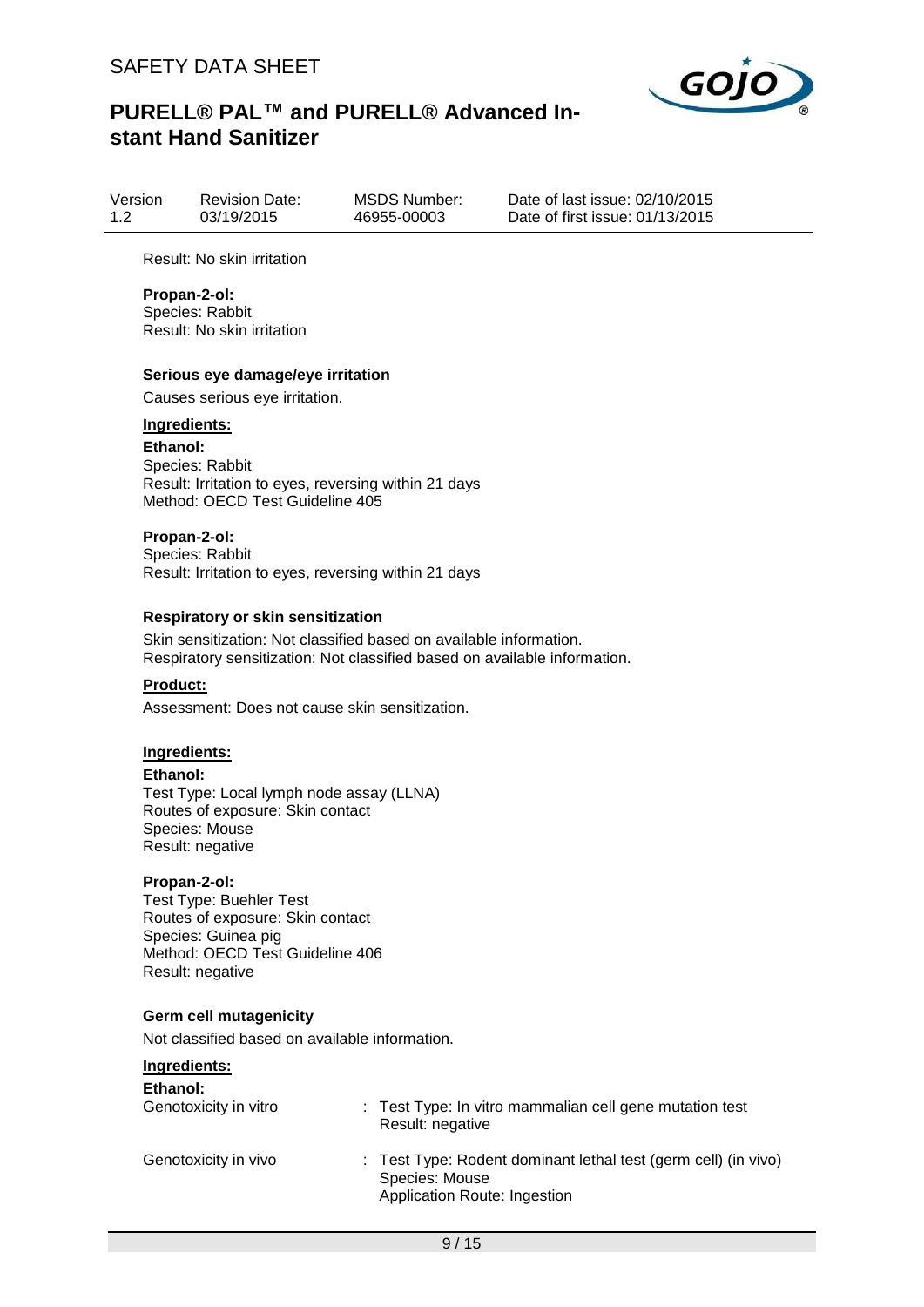

| Version<br>1.2 | <b>Revision Date:</b><br>03/19/2015                                                                                                                                      | <b>MSDS Number:</b><br>46955-00003                                 | Date of last issue: 02/10/2015<br>Date of first issue: 01/13/2015                                                                    |
|----------------|--------------------------------------------------------------------------------------------------------------------------------------------------------------------------|--------------------------------------------------------------------|--------------------------------------------------------------------------------------------------------------------------------------|
|                |                                                                                                                                                                          | Result: negative                                                   |                                                                                                                                      |
|                | Propan-2-ol:<br>Genotoxicity in vitro                                                                                                                                    | Result: negative                                                   | : Test Type: Bacterial reverse mutation assay (AMES)                                                                                 |
|                | Genotoxicity in vivo                                                                                                                                                     | cytogenetic assay)<br>Species: Mouse<br>Result: negative           | : Test Type: Mammalian erythrocyte micronucleus test (in vivo<br>Application Route: Intraperitoneal injection                        |
|                | Carcinogenicity                                                                                                                                                          |                                                                    |                                                                                                                                      |
|                | Not classified based on available information.                                                                                                                           |                                                                    |                                                                                                                                      |
|                | Ingredients:<br>Propan-2-ol:<br>Species: Rat<br>Application Route: inhalation (vapor)<br>Exposure time: 104 weeks<br>Method: OECD Test Guideline 451<br>Result: negative |                                                                    |                                                                                                                                      |
|                | <b>IARC</b>                                                                                                                                                              | human carcinogen by IARC.                                          | No ingredient of this product present at levels greater than or<br>equal to 0.1% is identified as probable, possible or confirmed    |
|                | <b>OSHA</b>                                                                                                                                                              | gen by OSHA.                                                       | No ingredient of this product present at levels greater than or<br>equal to 0.1% is identified as a carcinogen or potential carcino- |
|                | <b>NTP</b>                                                                                                                                                               | by NTP.                                                            | No ingredient of this product present at levels greater than or<br>equal to 0.1% is identified as a known or anticipated carcinogen  |
|                | <b>Reproductive toxicity</b>                                                                                                                                             |                                                                    |                                                                                                                                      |
|                | Not classified based on available information.                                                                                                                           |                                                                    |                                                                                                                                      |
|                | Ingredients:                                                                                                                                                             |                                                                    |                                                                                                                                      |
|                | Ethanol:<br>Effects on fertility                                                                                                                                         | Species: Mouse<br>Application Route: Ingestion<br>Result: negative | Test Type: Two-generation reproduction toxicity study<br>Method: OECD Test Guideline 416                                             |
|                | Propan-2-ol:<br>Effects on fertility                                                                                                                                     | Species: Rat<br>Application Route: Ingestion<br>Result: negative   | : Test Type: Two-generation reproduction toxicity study                                                                              |
|                | Effects on fetal development                                                                                                                                             | ÷.                                                                 | Test Type: Embryo-fetal development                                                                                                  |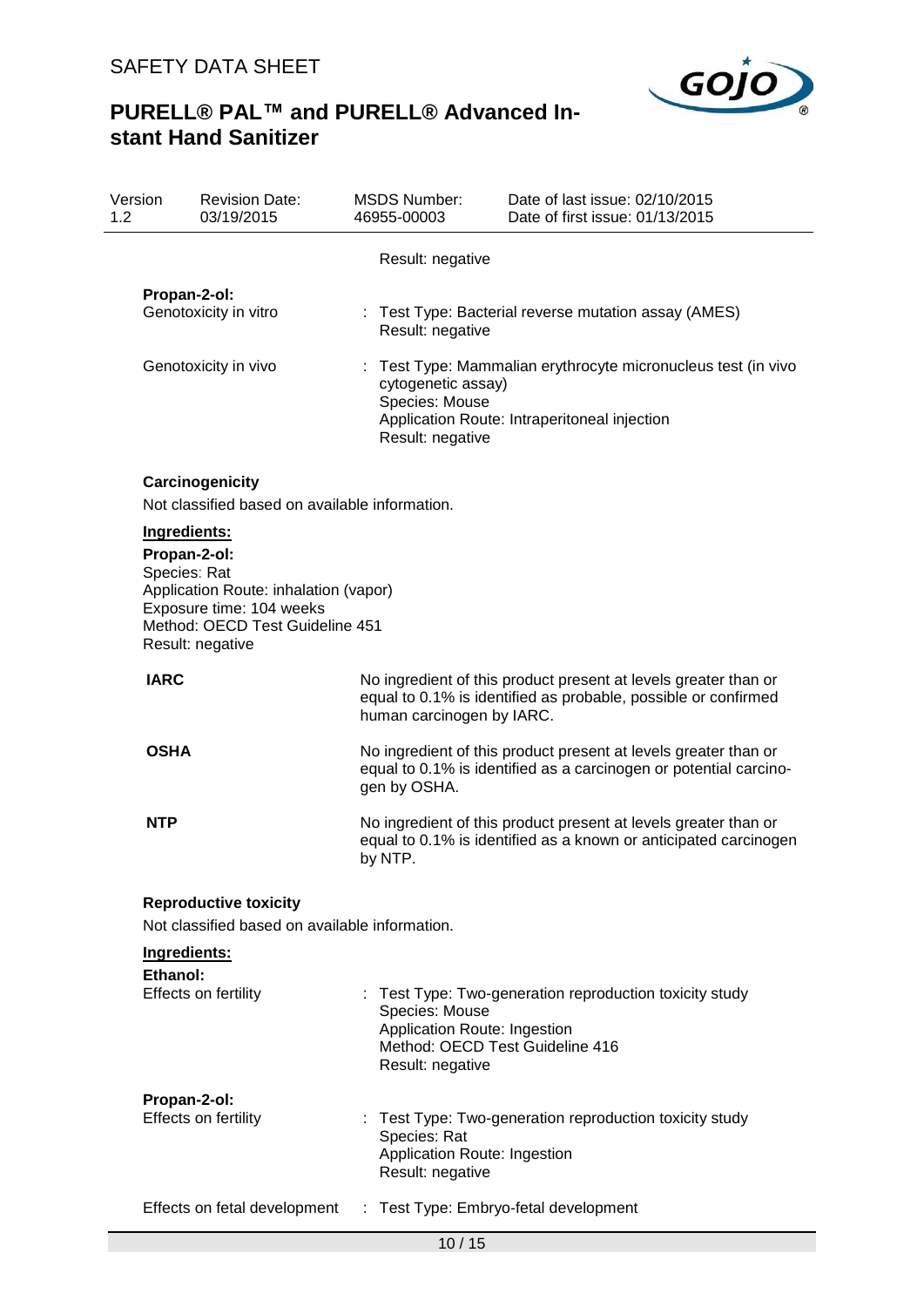

| Version | <b>Revision Date:</b> |
|---------|-----------------------|
| 1.2     | 03/19/2015            |

MSDS Number: 46955-00003

Date of last issue: 02/10/2015 Date of first issue: 01/13/2015

Species: Rat Application Route: Ingestion Result: negative

## **STOT-single exposure**

Not classified based on available information.

## **Ingredients:**

**Propan-2-ol:** Assessment: May cause drowsiness or dizziness.

#### **STOT-repeated exposure**

Not classified based on available information.

## **Repeated dose toxicity**

## **Ingredients:**

**Ethanol:** Species: Rat NOAEL: 2,400 mg/kg Application Route: Ingestion Exposure time: 2 y

#### **Propan-2-ol:**

Species: Rat NOAEL: 5000 ppm Application Route: inhalation (vapor) Exposure time: 104 w Method: OECD Test Guideline 413

#### **Aspiration toxicity**

Not classified based on available information.

#### **SECTION 12. ECOLOGICAL INFORMATION**

| <b>Ecotoxicity</b>                                     |                                                                                                                     |
|--------------------------------------------------------|---------------------------------------------------------------------------------------------------------------------|
| Ingredients:<br>Ethanol:<br>Toxicity to fish           | : LC50 (Pimephales promelas (fathead minnow)): $> 1,000$ mg/l<br>Exposure time: 96 h                                |
| Toxicity to daphnia and other<br>aquatic invertebrates | $\therefore$ EC50 (Daphnia magna (Water flea)): > 1,000 mg/l<br>Exposure time: 48 h                                 |
| Toxicity to algae                                      | : EC50 (Chlorella vulgaris (Fresh water algae)): 275 mg/l<br>Exposure time: 72 h<br>Method: OECD Test Guideline 201 |
| Toxicity to daphnia and other<br>aquatic invertebrates | : NOEC (Daphnia magna (Water flea)): 9.6 mg/l<br>Exposure time: 9 d                                                 |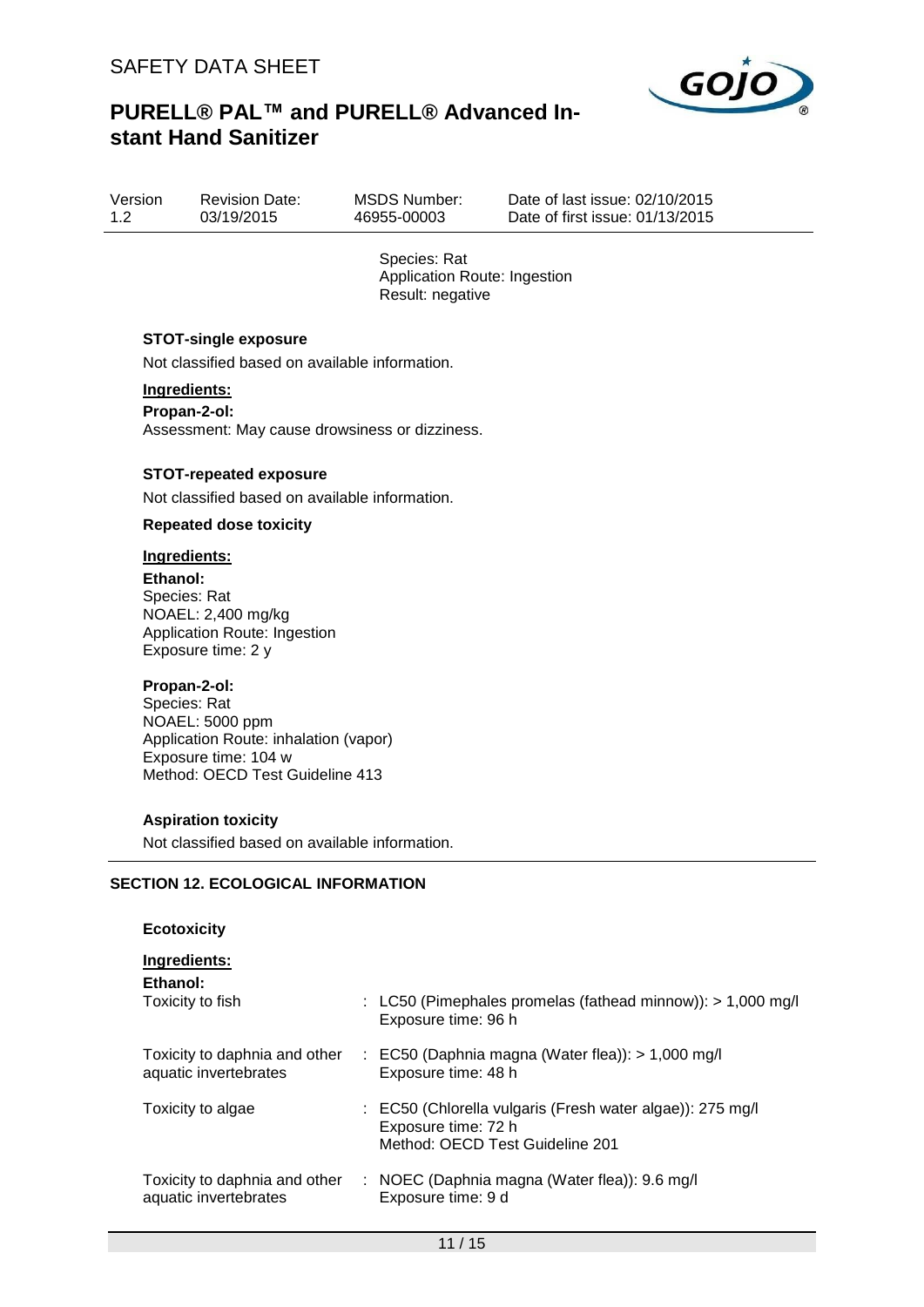

# **PURELL® PAL™ and PURELL® Advanced Instant Hand Sanitizer**

| Version<br>1.2 |                                                                                                                    | <b>Revision Date:</b><br>03/19/2015          |                                                                           | <b>MSDS Number:</b><br>46955-00003                                              | Date of last issue: 02/10/2015<br>Date of first issue: 01/13/2015 |
|----------------|--------------------------------------------------------------------------------------------------------------------|----------------------------------------------|---------------------------------------------------------------------------|---------------------------------------------------------------------------------|-------------------------------------------------------------------|
|                |                                                                                                                    | (Chronic toxicity)                           |                                                                           |                                                                                 |                                                                   |
|                | Toxicity to bacteria<br>Propan-2-ol:<br>Toxicity to fish<br>Toxicity to daphnia and other<br>aquatic invertebrates |                                              | : EC50 (Photobacterium phosphoreum): 32.1 mg/l<br>Exposure time: 0.25 h   |                                                                                 |                                                                   |
|                |                                                                                                                    |                                              |                                                                           | Exposure time: 96 h                                                             | : LC50 (Pimephales promelas (fathead minnow)): 10,000 mg/l        |
|                |                                                                                                                    |                                              | : EC50 (Daphnia magna (Water flea)): > 10,000 mg/l<br>Exposure time: 24 h |                                                                                 |                                                                   |
|                |                                                                                                                    | Toxicity to algae                            |                                                                           | mg/l<br>Exposure time: 8 d                                                      | : ErC50 (Scenedesmus quadricauda (Green algae)): > 1,800          |
|                |                                                                                                                    | Toxicity to bacteria                         |                                                                           | Exposure time: 16 h                                                             | $\therefore$ EC50 (Pseudomonas putida): > 1,050 mg/l              |
|                |                                                                                                                    | <b>Persistence and degradability</b>         |                                                                           |                                                                                 |                                                                   |
|                | Ingredients:                                                                                                       |                                              |                                                                           |                                                                                 |                                                                   |
|                | Ethanol:                                                                                                           | Biodegradability                             |                                                                           | : Result: Readily biodegradable.<br>Biodegradation: 84 %<br>Exposure time: 20 d |                                                                   |
|                | Propan-2-ol:                                                                                                       | Biodegradability                             |                                                                           | : Result: rapidly degradable                                                    |                                                                   |
|                | <b>Bioaccumulative potential</b>                                                                                   |                                              |                                                                           |                                                                                 |                                                                   |
|                | Ingredients:<br>Ethanol:<br>octanol/water                                                                          | Partition coefficient: n-                    |                                                                           | log Pow: -0.35                                                                  |                                                                   |
|                | Propan-2-ol:<br>octanol/water                                                                                      | Partition coefficient: n-                    |                                                                           | : log Pow: 0.05                                                                 |                                                                   |
|                |                                                                                                                    | <b>Mobility in soil</b><br>No data available |                                                                           |                                                                                 |                                                                   |
|                |                                                                                                                    | Other adverse effects<br>No data available   |                                                                           |                                                                                 |                                                                   |

## **SECTION 13. DISPOSAL CONSIDERATIONS**

**Disposal methods**

Waste from residues : Dispose of in accordance with local regulations.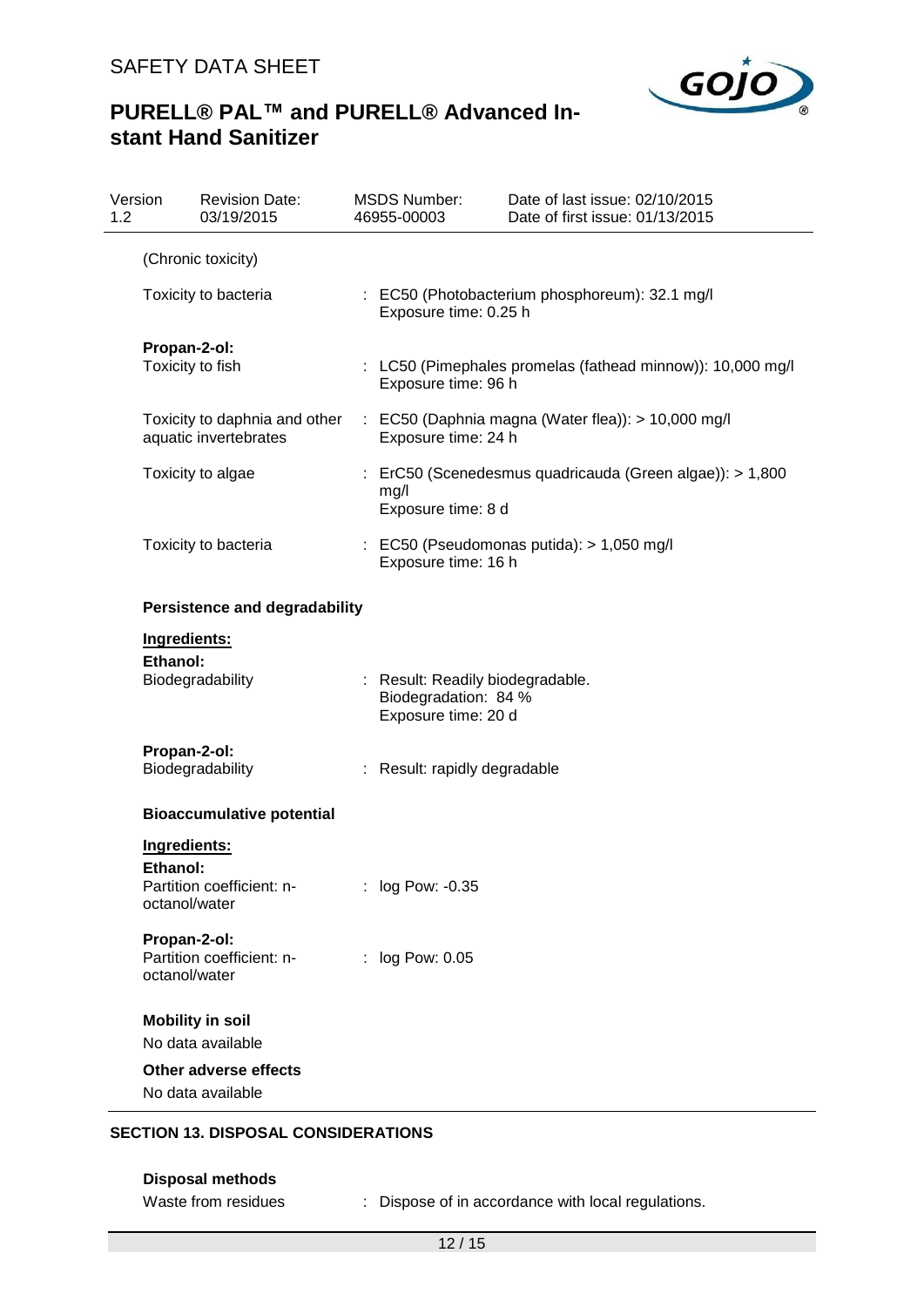

| Version<br>1.2 |                                                                                                               | <b>Revision Date:</b><br>03/19/2015                                                                                                                         |  | <b>MSDS Number:</b><br>46955-00003                                                                                                                                                                         | Date of last issue: 02/10/2015<br>Date of first issue: 01/13/2015 |  |
|----------------|---------------------------------------------------------------------------------------------------------------|-------------------------------------------------------------------------------------------------------------------------------------------------------------|--|------------------------------------------------------------------------------------------------------------------------------------------------------------------------------------------------------------|-------------------------------------------------------------------|--|
|                | Contaminated packaging                                                                                        |                                                                                                                                                             |  | : Dispose of as unused product.<br>Empty containers should be taken to an approved waste<br>handling site for recycling or disposal.<br>Do not burn, or use a cutting torch on, the empty drum.            |                                                                   |  |
|                | <b>SECTION 14. TRANSPORT INFORMATION</b>                                                                      |                                                                                                                                                             |  |                                                                                                                                                                                                            |                                                                   |  |
|                |                                                                                                               | <b>International Regulation</b>                                                                                                                             |  |                                                                                                                                                                                                            |                                                                   |  |
|                | <b>UNRTDG</b><br>UN number<br>Class<br>Labels<br><b>IATA-DGR</b><br>UN/ID No.<br>Class<br>Labels<br>aircraft) | Proper shipping name<br>Packing group<br>Proper shipping name<br>Packing group<br>Packing instruction (cargo<br>Packing instruction<br>(passenger aircraft) |  | $:$ UN 1987<br>: ALCOHOLS, N.O.S.<br>(Ethanol, Propan-2-ol)<br>$\mathbf{3}$<br>: III<br>3<br><b>UN 1987</b><br>Alcohols, n.o.s.<br>(Ethanol, Propan-2-ol)<br>3<br>- 111<br>Flammable Liquids<br>366<br>355 |                                                                   |  |
|                | <b>IMDG-Code</b><br>UN number<br>Class<br>Labels<br>EmS Code                                                  | Proper shipping name<br>Packing group<br>Marine pollutant                                                                                                   |  | UN 1987<br>: ALCOHOLS, N.O.S.<br>(Ethanol, Propan-2-ol)<br>3<br>: III<br>-3<br>$: F-E, S-D$<br>: no                                                                                                        |                                                                   |  |
|                | Transport in bulk according to Annex II of MARPOL 73/78 and the IBC Code                                      |                                                                                                                                                             |  |                                                                                                                                                                                                            |                                                                   |  |

Not applicable for product as supplied.

## **Domestic regulation**

| <b>49 CFR</b><br>UN/ID/NA number<br>Proper shipping name | : UN 1987<br>: ALCOHOLS, N.O.S. |
|----------------------------------------------------------|---------------------------------|
| Class                                                    | $\therefore$ 3                  |
| Packing group                                            | : III                           |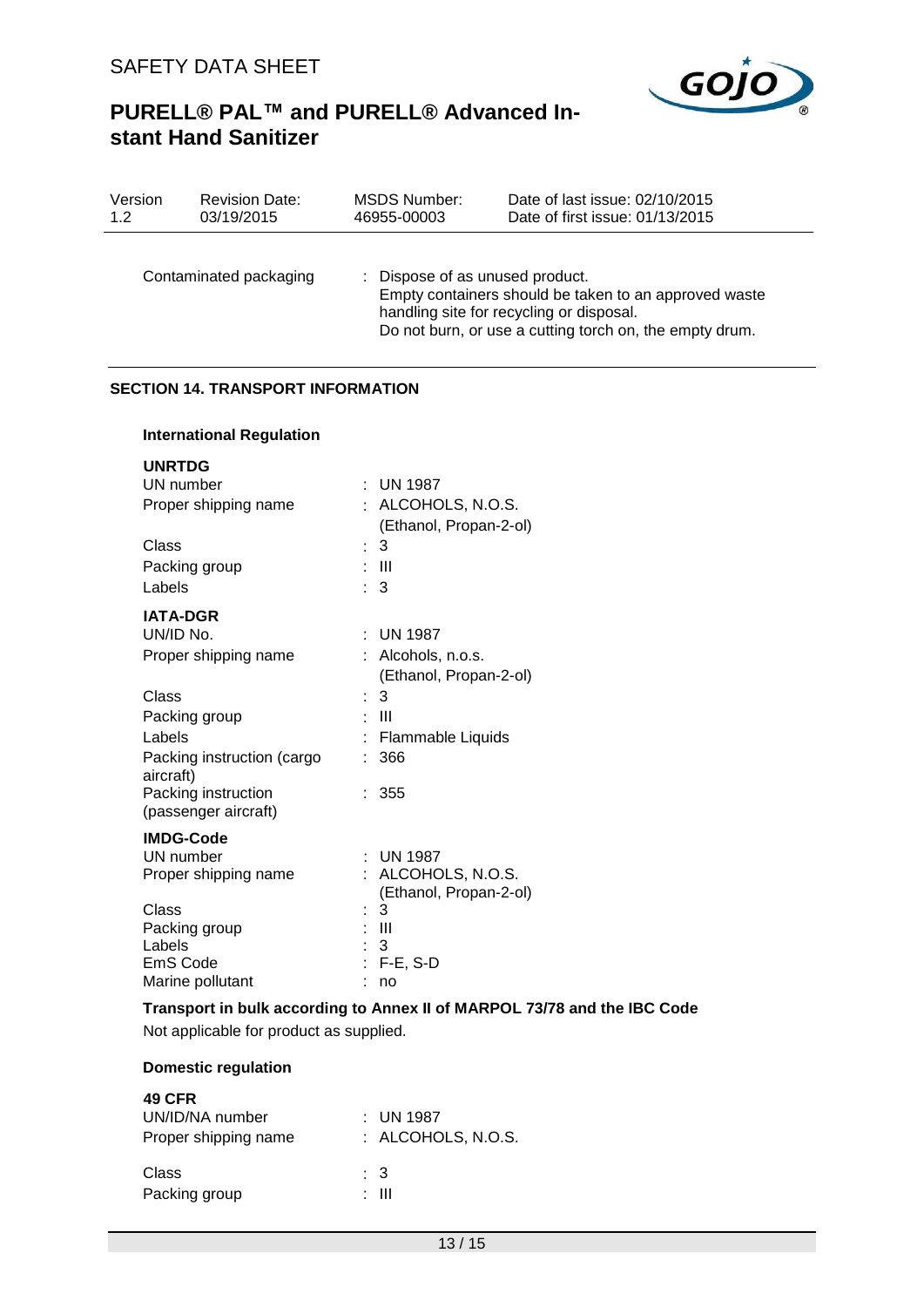

| Version            | <b>Revision Date:</b> | MSDS Number:                               | Date of last issue: 02/10/2015  |
|--------------------|-----------------------|--------------------------------------------|---------------------------------|
| 1.2                | 03/19/2015            | 46955-00003                                | Date of first issue: 01/13/2015 |
| Labels<br>ERG Code | Marine pollutant      | $\pm$ FLAMMABLE LIQUID<br>$\div$ 127<br>no |                                 |

## **SECTION 15. REGULATORY INFORMATION**

#### **EPCRA - Emergency Planning and Community Right-to-Know**

#### **CERCLA Reportable Quantity**

This material does not contain any components with a CERCLA RQ.

#### **SARA 304 Extremely Hazardous Substances Reportable Quantity**

This material does not contain any components with a section 304 EHS RQ.

| SARA 311/312 Hazards            |             | $:$ Fire Hazard<br>Acute Health Hazard                                                                                                        |               |              |  |
|---------------------------------|-------------|-----------------------------------------------------------------------------------------------------------------------------------------------|---------------|--------------|--|
| <b>SARA 302</b>                 |             | : No chemicals in this material are subject to the reporting<br>requirements of SARA Title III, Section 302.                                  |               |              |  |
| <b>SARA 313</b>                 |             | The following components are subject to reporting levels<br>established by SARA Title III, Section 313:                                       |               |              |  |
|                                 |             | Propan-2-ol                                                                                                                                   | 67-63-0       | 3.013%       |  |
| <b>US State Regulations</b>     |             |                                                                                                                                               |               |              |  |
| Pennsylvania Right To Know      |             |                                                                                                                                               |               |              |  |
|                                 | Ethanol     |                                                                                                                                               | 64-17-5       | $50 - 70 \%$ |  |
|                                 | Water       |                                                                                                                                               | 7732-18-5     | $30 - 50 \%$ |  |
|                                 | Propan-2-ol |                                                                                                                                               | 67-63-0       | $1 - 5 \%$   |  |
| <b>New Jersey Right To Know</b> |             |                                                                                                                                               |               |              |  |
|                                 | Ethanol     |                                                                                                                                               | $64 - 17 - 5$ | 50 - 70 %    |  |
|                                 | Water       |                                                                                                                                               | 7732-18-5     | $30 - 50 \%$ |  |
|                                 | Propan-2-ol |                                                                                                                                               | 67-63-0       | $1 - 5%$     |  |
| <b>California Prop 65</b>       |             | This product does not contain any chemicals known to the<br>State of California to cause cancer, birth, or any other<br>reproductive defects. |               |              |  |

## **The ingredients of this product are reported in the following inventories:** AICS : All ingredients listed or exempt.

## **Inventories**

AICS (Australia), DSL (Canada), IECSC (China), REACH (European Union), ENCS (Japan), ISHL (Japan), KECI (Korea), NZIoC (New Zealand), PICCS (Philippines), TCSI (Taiwan), TSCA (USA)